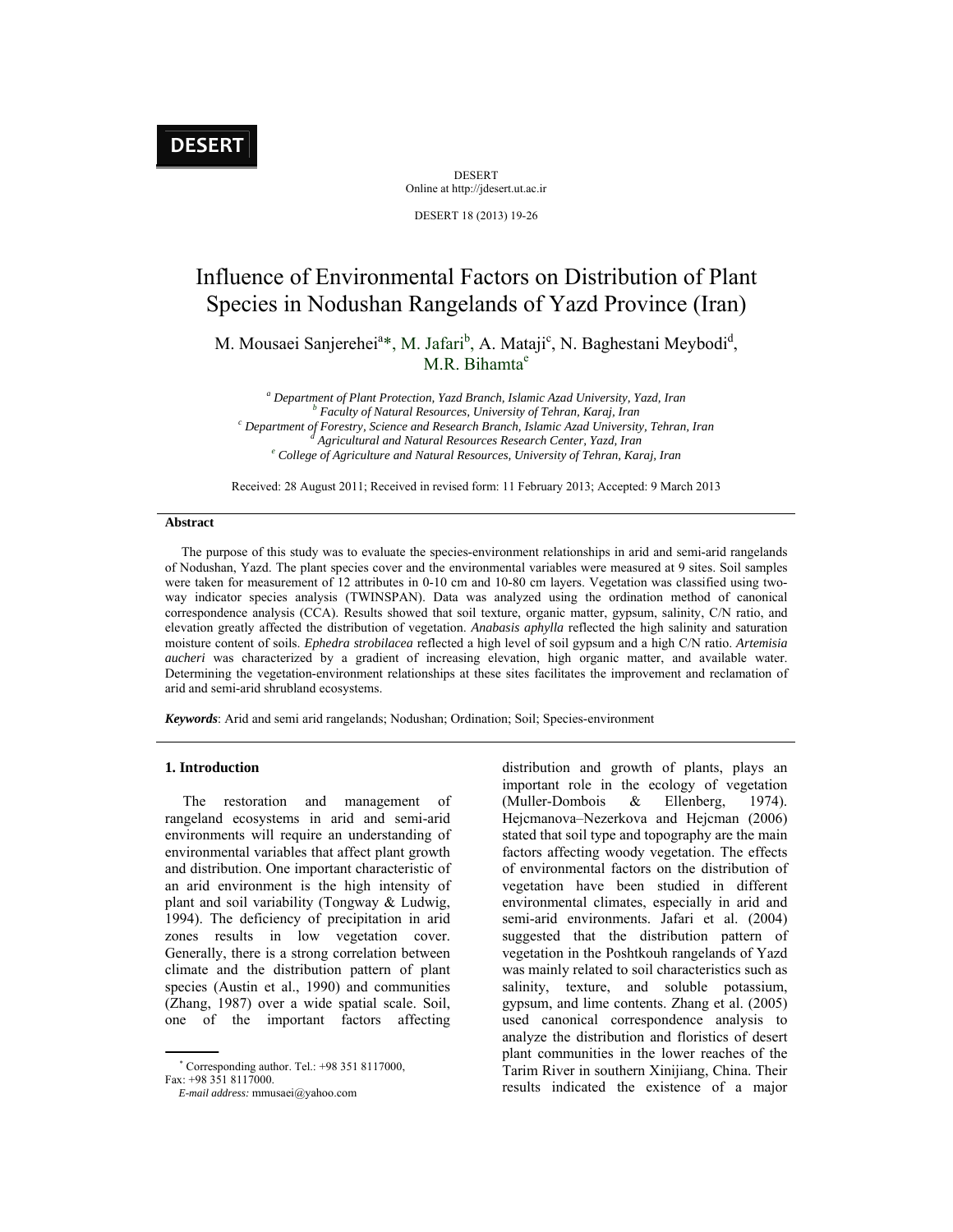botanical gradient relating to ground-water depth and the existence of a secondary gradient including soil moisture, pH, and, to a lesser extent, alkalinity and mineralization. Arzanivand et al. (2010) revealed the significant influence of soil texture, EC, SAR, ESP, and pH on *Halecnemum strobilaceum* type and SAR, ESP, and slope in the habitat of *Artemisia sieberi* and *Sedlitzia rosmarinus* types along the southern margin of Haj Aligholi Kavir, Damghan. Tavili et al. (2009) applied CCA for evaluating vegetation-environment relationships in the arid rangelands of southern Khorasan and concluded that environmental factors affecting water availability were the most effective in the distribution of vegetation groups. Identifying environmental variables that influence the distribution of plant species and communities remains a central goal in ecology. The purpose of this study was to identify the environmental factors affecting the distribution of plant species. The determination of such relationships is necessary for the management and reclamation of rangeland ecosystems.

#### **2. Material and Methods**

#### *2.1. Study area*

 The Nodushan rangelands are located in northwestern Yazd in the center of Iran (31°46′N, 52°24′E to 32°15′N, 52°47′E) between the elevations of 1530m to 3260 m. The mean annual precipitation of the study sites ranges from 110 mm to 340 mm. The mean annual temperature is 13°C (Baghestani, 1993). To determine vegetation-environment relationships, 9 sites (vegetation types) were selected in the rangelands of Nodushan. Sites 1 to 8 had an arid climate, and Site 9 had a semi– arid climate. Elevation and slope classes of the study sites are presented in Table 3. The floristic list and cover percentage of the studied plant species are shown in Table 4.

#### *2.2. Data collection and analysis*

 To determine vegetation-environment relationships, 9 sites (vegetation types) were selected in the Nodushan rangelands. Within each site, four parallel 100m transects were located. The vegetation cover was estimated in 15 equidistantly-located  $2\times2.5$ m quadrats along each transect (60 quadrats in each vegetation type). In the middle of each transect, a soil sample was taken between 0-10 cm and 10-80 cm layers (72 samples in 9 vegetation types). Surface soil is important because of its role in shaping vegetation (Solona et al., 2007), the water cycle (e.g., partition of precipitation between surface runoff and infiltration) (Beven and Fisher, 1996), the nutrient cycle (Lehmann et al., 2001), vegetation regeneration (Yamada, 2011), and because it contains the highest concentration of organic matter. Subsoil is important in relation to drainage, water holding capacity, growth of deep rooting plants, and the long term supply of minerals and nutrients. Soil attributes measured include electrical<br>conductivity (ECe) (measured with a  $(ECe)$  (measured with a conductivity meter), nitrogen (determined using the Kjeltec system), pH in the saturation extract (determined with a pH meter), texture (determined by a Bouyoucos hydrometer), saturation moisture (measured by the weighing method), organic carbon (measured using Walkely and Black titration), lime (determined based on total neutralizing value), gypsum (determined using the acetone method), available water (obtained using the retention curve program based on soil texture and bulk density), and gravel (particles with a diameter >2mm). Elevation was recorded by GPS at the location of each soil profile, and latitude and altitude were recorded to determine slope on the GIS-produced slope map of the area. Study site vegetation was classified using two-way indicator species analysis (TWINSPAN) to determine the main groups. TWINSPAN (a numerical method for simultaneously classifying species and samples based on dividing a reciprocal averaging ordination space) was performed using the vegetation cover data of 14 species obtained from 540 quadrats. The pseudo species cut levels were defined as 0-1-2.5-5-15-25-50. To examine the relationships between plant species and environmental variables, a preliminary detrended correspondence analysis (DCA) was applied to assess the length of the gradient. If the length of the gradient is more than 2 standard deviation (SD) units, a unimodal-based method such as canonical correspondence analysis (CCA) is appropriate (Jongman et al., 1995), whereas if the gradient length is less than 2 SD units, a linear based technique such as redundancy analysis (RDA) is considered suitable (Ter Braak and Prentice, 1988). DCA analysis showed a gradient length of 7.41 (Table 1), therefore the CCA method was used. CCA (Gauch & Wentworth, 1976) is a procedure that combines within one algorithm a reciprocal averaging solution for a correspondence analysis on species site data and a weighted multiple regression analysis on environmental factor-site data (Ter Braak, 1986). In CCA, two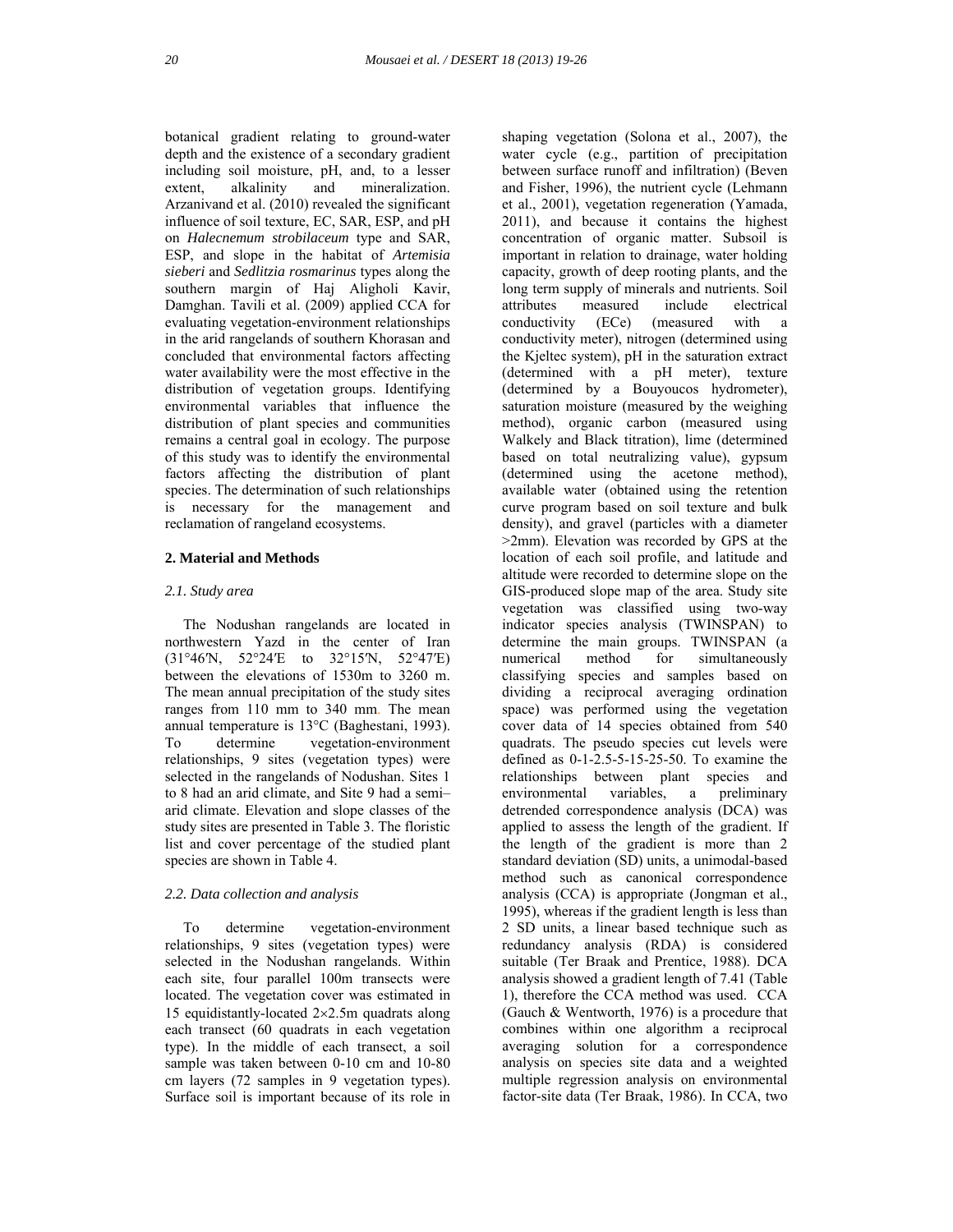matrices were used, one composed of the cover values for species and the other composed of values for environmental variables. The significance of species-environment correlation was identified with the Monte Carlo test (1000 permutations). TWINSPAN and CCA were performed using PC-ORD software.

#### **3. Results**

#### *3.1. TWINSPAN*

 The results of vegetation classification in the study sites using TWINSPAN are presented in Fig 1. Based on the two-way ordered table and the Eigenvalue of each division, the vegetation was classified into three main types as follows: 1- *Artemisia aucheri*

#### 2- *Ephedra strobilacea* 3- *Anabasis aphylla*

### *3.2. CCA*

 The relationships between environmental variables and species cover was determined by CCA. Based on the results, 65% of the speciesenvironmental variation was explained by axes 1-3 (Table 1). Axis 1 (Eigenvalue: 0.976) accounted for 32.3% of the variance. The factors corresponding to the first axis were gravel, sand, silt, clay, available water, and organic matter in both layers, pH in the first layer, elevation, and slope (Table 2). Organic matter in the second layer had the highest correlation with this axis.



Fig. 1. Dendrogram of TWINSPAN classification for vegetation in the study sites. Data for 19 quadrats were misclassified

| raone r. Detrended correspondence andrysis and canomical correspondence andrysis<br>Canonical correspondence analysis for environmental data |        |        |        |
|----------------------------------------------------------------------------------------------------------------------------------------------|--------|--------|--------|
|                                                                                                                                              | Axis 1 | Axis 2 | Axis 3 |
| Eigenvalue                                                                                                                                   | 0.976  | 0.529  | 0.461  |
| Variance in species data                                                                                                                     |        |        |        |
| % of variance explained                                                                                                                      | 32.3   | 17.5   | 15.3   |
| Cumulative % explained                                                                                                                       | 32.3   | 49.8   | 65.0   |
| Pearson Correlation, Spp-Envt                                                                                                                | 0.994  | 0.985  | 0.932  |
| Detrended correspondence analysis                                                                                                            |        |        |        |
| Length of gradient                                                                                                                           | 7.41   | 2.29   | 1.43   |
| Total variance in the species data: 3.024                                                                                                    |        |        |        |

Table 1. Detrended correspondence analysis and canonical correspondence analysis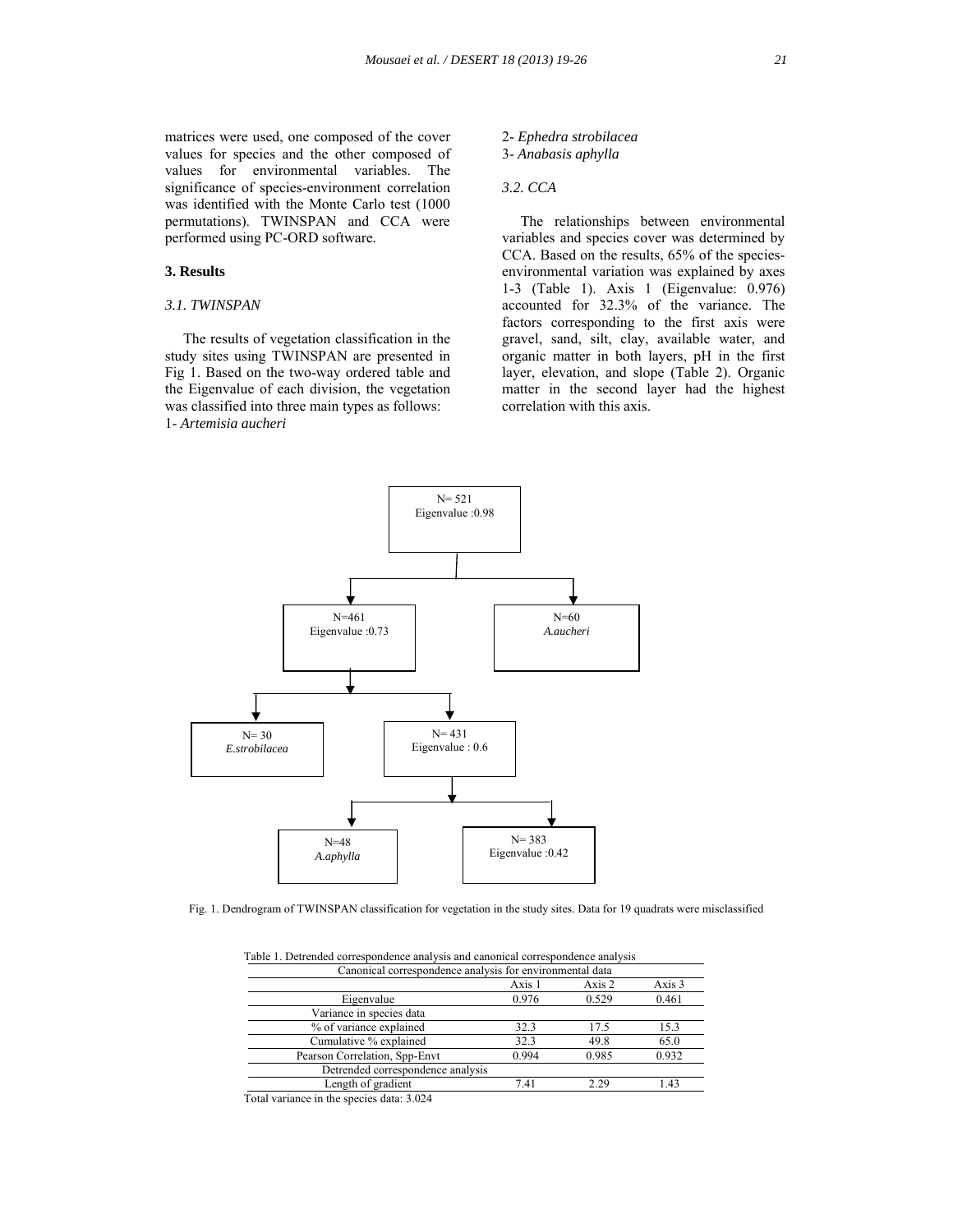|                              |          | CCA (Axis)     |          |
|------------------------------|----------|----------------|----------|
| Environmental variables      |          | $\mathfrak{D}$ | 3        |
| Elevation                    | 0.716    | $-0.099$       | 0.382    |
| Gravel (1)                   | $-0.523$ | $-0.050$       | $-0.161$ |
| Gravel (2)                   | $-0.539$ | 0.036          | $-0.410$ |
| Saturation percentage (1)    | $-0.300$ | $-0.080$       | 0.630    |
| Saturation percentage (2)    | 0.360    | 0.485          | 0.278    |
| p.H(1)                       | 0.361    | $-0.051$       | $-0.218$ |
| p.H(2)                       | 0.286    | $-0.133$       | 0.350    |
| Gypsum $(1)$                 | $-0.157$ | $-0.296$       | $-0.930$ |
| Gypsum (2)                   | $-0.207$ | $-0.321$       | $-0.817$ |
| Carbon to nitrogen ratio (1) | 0.033    | 0.001          | 0.253    |
| Carbon to nitrogen ratio (2) | $-0.028$ | $-0.348$       | $-0.868$ |
| Sand $(1)$                   | $-0.609$ | 0.042          | $-0.203$ |
| Sand $(2)$                   | $-0.906$ | $-0.116$       | $-0.134$ |
| Silt(1)                      | 0.560    | $-0.060$       | 0.258    |
| Silt(2)                      | 0.904    | 0.086          | 0.180    |
| Clay(1)                      | 0.626    | 0.100          | $-0.267$ |
| Clay(2)                      | 0.831    | 0.233          | $-0.071$ |
| Available water (1)          | 0.569    | $-0.075$       | 0.236    |
| Available water (2)          | 0.843    | 0.145          | 0.160    |
| Electrical conductivity (1)  | $-0.283$ | 0.527          | $-0.146$ |
| Electrical conductivity (2)  | $-0.139$ | 0.878          | $-0.410$ |
| Lime(1)                      | $-0.183$ | 0.103          | 0.483    |
| Lime(2)                      | $-0.218$ | $-0.048$       | 0.399    |
| Organic matter (1)           | 0.925    | $-0.046$       | 0.043    |
| Organic matter (2)           | 0.949    | $-0.006$       | 0.209    |
| Slope                        | 0.894    | $-0.060$       | 0.148    |

Table 2. Correlations for the environmental variables in CCA

Signs 1 and 2 indicate the first (0-10 cm) and the second (10-80 cm) soil layers respectively

 17.5% of the variation was explained by axis 2 (Eigenvalue: 0.529). Saturation moisture in the second layer and ECe in both layers were represented by the second axis. ECe in the second layer had the highest correlation with this axis. 15.3% of the variance was explained by the third axis (Eigenvalue: 0.461). Saturation moisture in the first layer, pH in the second layer, and gypsum, C/N ratio, and lime in both layers were associated with the third axis, among which gypsum in the first layer had the highest correlation with this axis. The correlations between axes 1, 2, 3 and speciesenvironmental factors were 0.994, 0.985, and 0.932 respectively. Results of the Monte Carlo test for the first three axes was highly significant (P<0.001). To better explain and analyze the most influential environmental factors on vegetation cover, the position of species was described based on axes I-II (Fig. 2) and I-III (Fig. 3). *A.aucheri* (and *A.microphysa* as the second most abundant species in the *A.aucheri* type) were characterized by high silt and organic matter in both soil layers, clay and available water in the second layer, high elevation, and slope. These factors had a lesser effect on the *S.barbata*  cover*.* The *A.aphylla* cover was mostly associated with high soil salinity (ECe) in both layers and saturation moisture in the second layer. *E.strobilacea* was characterized by a high

content of gypsum in both layers, C/N in the second layer, and a low saturation moisture content in both layers. The cover of *P.harmala, A.scorpius, Z.europterum, I.songarica, S.tomentosa, A.sieberi, S.arbuscula, E.ceratoides and A.glaucacanthus* was mainly affected by a high rate of sand in both layers.

#### **4. Discussion**

 The results indicate that the distribution of vegetation is closely related to a variety of edaphic and topographic factors. Among the soil attributes, texture, available water, saturation moisture, organic matter, gypsum, ECe and C/N ratio greatly affected the distribution of plants. *A.aphylla* was found to be an important indicator of soils with high salinity and saturation moisture content*.* Xu et al. (2005) found that *A.aphylla* indicates habitats of high soil salinity, a somewhat high or medium water-table, and a reasonable clay grain content in a clay desert. In arid and semiarid zones, soil salinity is an important factor in the distribution of plant species (Caballero et al., 1994; Allen & Mcintosh, 1997). Salinity affects seed germination (Azarnivand et al., 2006) and nutrient availability by modifying the retention, fixation, and transformation of the nutrients in soils, interfering with the uptake and/or absorption of nutrients by roots due to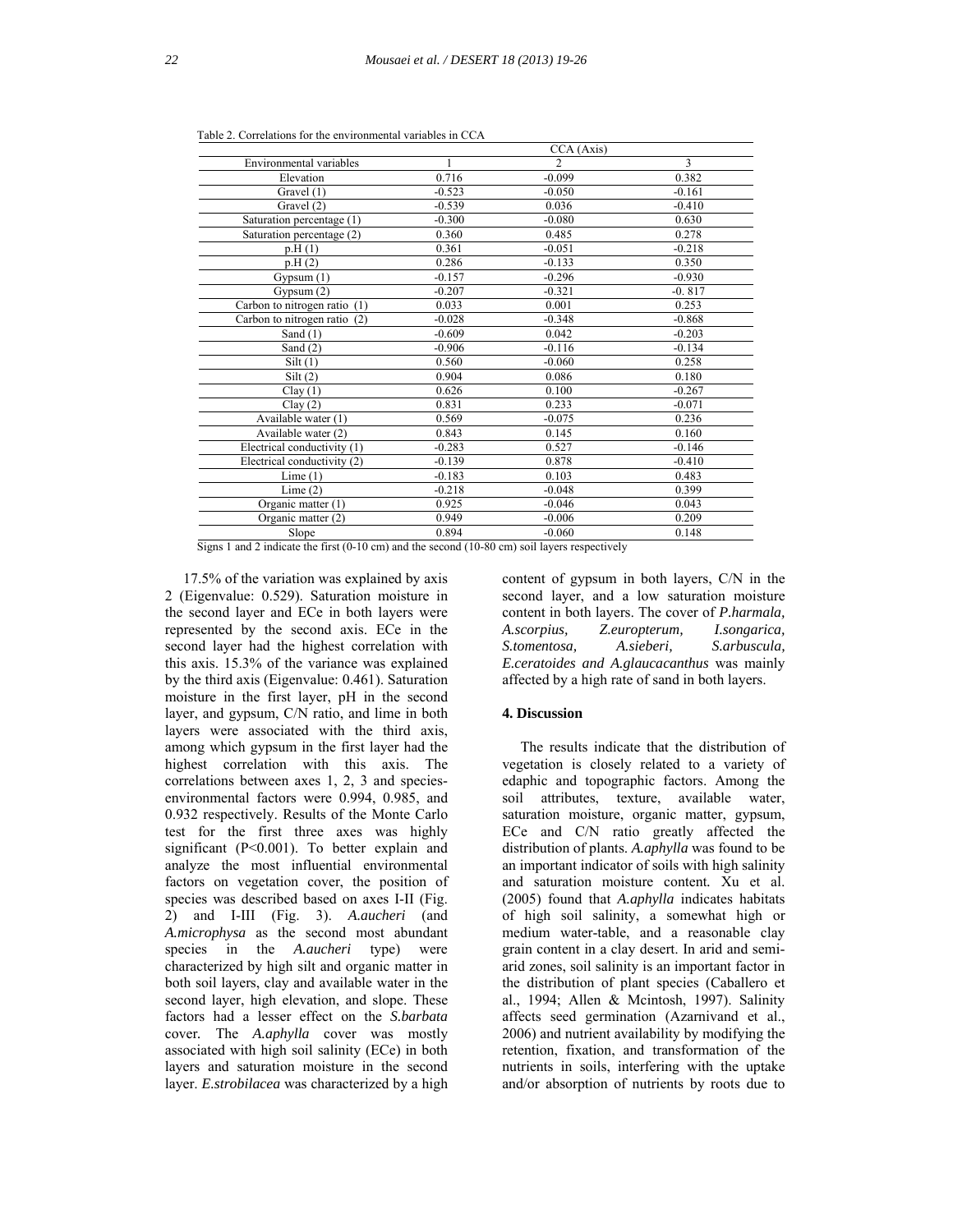ionic competition and reduced root growth, and disturbing the metabolism of nutrients within plants, mainly through water stress. *E.strobilacea* reflected a high soil gypsum content, a high C/N ratio, and a low saturation moisture content. Jafari et al. (2004) found a considerable amount of gypsum in the habitat of *E.strobilacea*. The C/N ratio is affected by such soil attributes as salinity, lime, and gypsum. Soil C/N affects soil structure by influencing the metabolism of bacteria in the soil (Bohn et al., 1985). Studies have shown that nitrogen nitrification is retarded, suppressed, or inhibited completely by salinity (Laura, 2002; Singh & Taneja, 1976), but, in turn, a low gypsum content in soil stimulates the soil microorganisms responsible for nitrogen mineralization. High rates of gypsum, however, may lead to lower levels of N mineralization (Singh & Taneja, 1977) and a higher C/N ratio. The cover of *A.aucheri* was characterized by a gradient of increasing elevation and slope, high levels of organic matter and available water, and a gradient of soil from light sand to heavy clay. Jafari et al. (2004), however, revealed that *Artemisia aucheri-Astragalus.sp* occurs in light textured soils. Elevation (Azarnivand et al., 2003) and rainfall (Yaghmaei et al., 2008) have also been recognized as factors affecting the distribution of *A.aucheri*. A light soil texture was found to be the most important factor affecting the distribution of *P.harmala, A.scorpius, Z.europterum, I.songarica, S.tomentosa, A.sieberi, S.arbuscula, E.ceratoides, and A.glaucacanthus.* Basically, soil texture affects the distribution of vegetation under identical climatic conditions (Liao & Chang, 2004). In addition, soil texture can affect plant growth, seed germination, and seedling establishment (Hook et al., 1994), functional type, and plant composition (Anderson, 1983). This is because the rate and depth of leaching (e.g., NO3-N) (Gaines & Gaines, 1994), the movement and availability of air and water in soil (Hunt & Gilkes, 1992), the dynamic processes of soil organic matter (Bossata & Agren, 1997), water supply, soil organic carbon and nitrogen, and mineralization (Bossata & Agren, 1997) are all highly influenced by soil texture. Overall, the degree of relation between vegetation and environmental factors results from the ecological requirements, tolerance range, and habitat conditions of plants. The determination of plant species indicating environmental factors in a given site will lead to the efficient selection of adaptable species for the improvement and reclamation of that and similar sites.



Fig. 2. CCA-ordination of species in relation to environmental variables based on axis I and II. Cut off  $r^2$  value was set as 0.4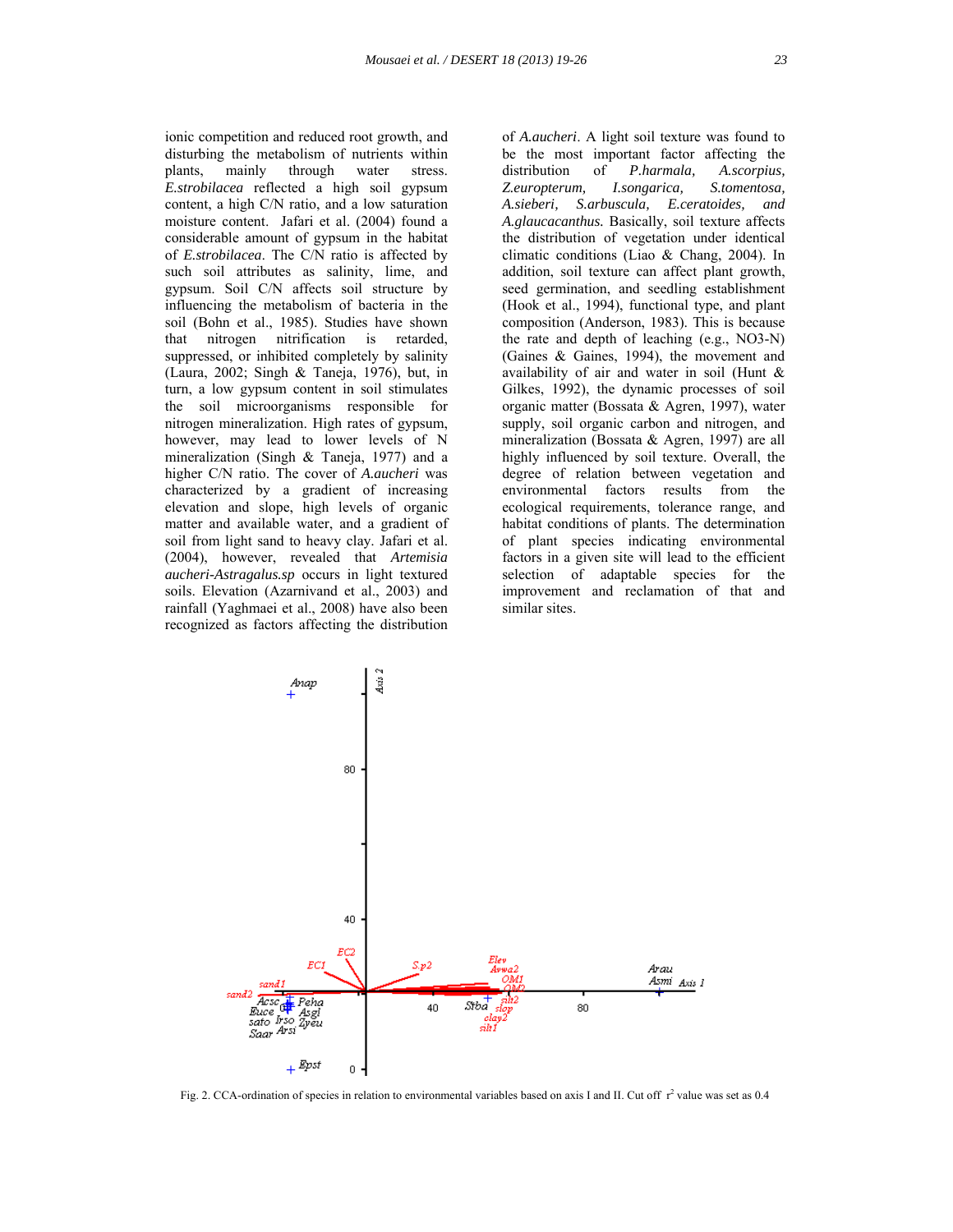

Fig. 3. CCA-ordination of species in relation to environmental variables based on axis I and III. Cut off  $r^2$  value was set as 0.4

| Study sites<br>(vegetation<br>types) | Gravel (1)% | $(2)\%$<br>Gravel | percentage (1)<br>Saturation | percentage (2)<br>Saturation | pH(1) | pH(2) | Gypsum (1)%      | Gypsum $(2)$ % | CN (1) | CN(2) | Sand (1)% | Sand $(2)\%$ | Silt $(1)$ % | Silt $(2)\%$ |
|--------------------------------------|-------------|-------------------|------------------------------|------------------------------|-------|-------|------------------|----------------|--------|-------|-----------|--------------|--------------|--------------|
| A.sieberi- S.<br>tomentosa           | 17          | 19                | 36.6                         | 36                           | 7.3   | 7.83  | $\mathbf{0}$     | $\mathbf{0}$   | 5.3    | 4.76  | 69.4      | 73.4         | 21.3         | 17.3         |
| A.sieberi-<br>E.strobilacea          | 14          | 21                | 32                           | 28.2                         | 7.64  | 7.31  | 61.74            | 63.43          | 3.94   | 75.71 | 66.4      | 81.4         | 23.3         | 11.3         |
| A.aphylla-<br>A.sieberi              | 12          | 18                | 35                           | 39                           | 7.43  | 7.31  | 2.06             | $\mathbf{0}$   | 11.87  | 3.51  | 63.4      | 68.4         | 26.3         | 21.3         |
| A.sieberi-S.<br>arbuscula            | 12          | 21                | 39                           | 27                           | 7.38  | 7.43  | $\mathbf{0}$     | 29.4           | 1.38   | 2.76  | 57.4      | 83.4         | 33.3         | 11.3         |
| A.sieberi-<br>P.harmala              | 11          | 19                | 37                           | 34                           | 7.59  | 7.78  | $\mathbf{0}$     | $\mathbf{0}$   | 9.5    | 4.52  | 63.4      | 77.4         | 27.3         | 17.3         |
| A.sieberi.<br>Z.europterum           | 11          | 14                | 39                           | 32                           | 7.9   | 7.75  | $\boldsymbol{0}$ | $\mathbf{0}$   | 11.75  | 4.06  | 53.4      | 70.4         | 37.3         | 22.3         |
| A.sieberi-E.<br>ceratiodes           | 16          | 9                 | 46                           | 32                           | 7.06  | 7.72  | 1.01             | 0.11           | 57.1   | 21.07 | 71.4      | 77.4         | 21.3         | 16.3         |
| A.sieberi-I.<br>songarica            | 8           | 14                | 38                           | 36.4                         | 7.19  | 7.16  | $\mathbf{0}$     | $\mathbf{0}$   | 6      | 3.45  | 43.4      | 63.4         | 47.3         | 27.3         |
| A.aucheri                            | 8           | 10                | 36                           | 36                           | 7.67  | 7.69  | $\boldsymbol{0}$ | 0.21           | 16.52  | 12.45 | 41.4      | 41.4         | 46.9         | 45.3         |

Table 3. Topographic and edaphic characteristics of the study sites (vegetation types)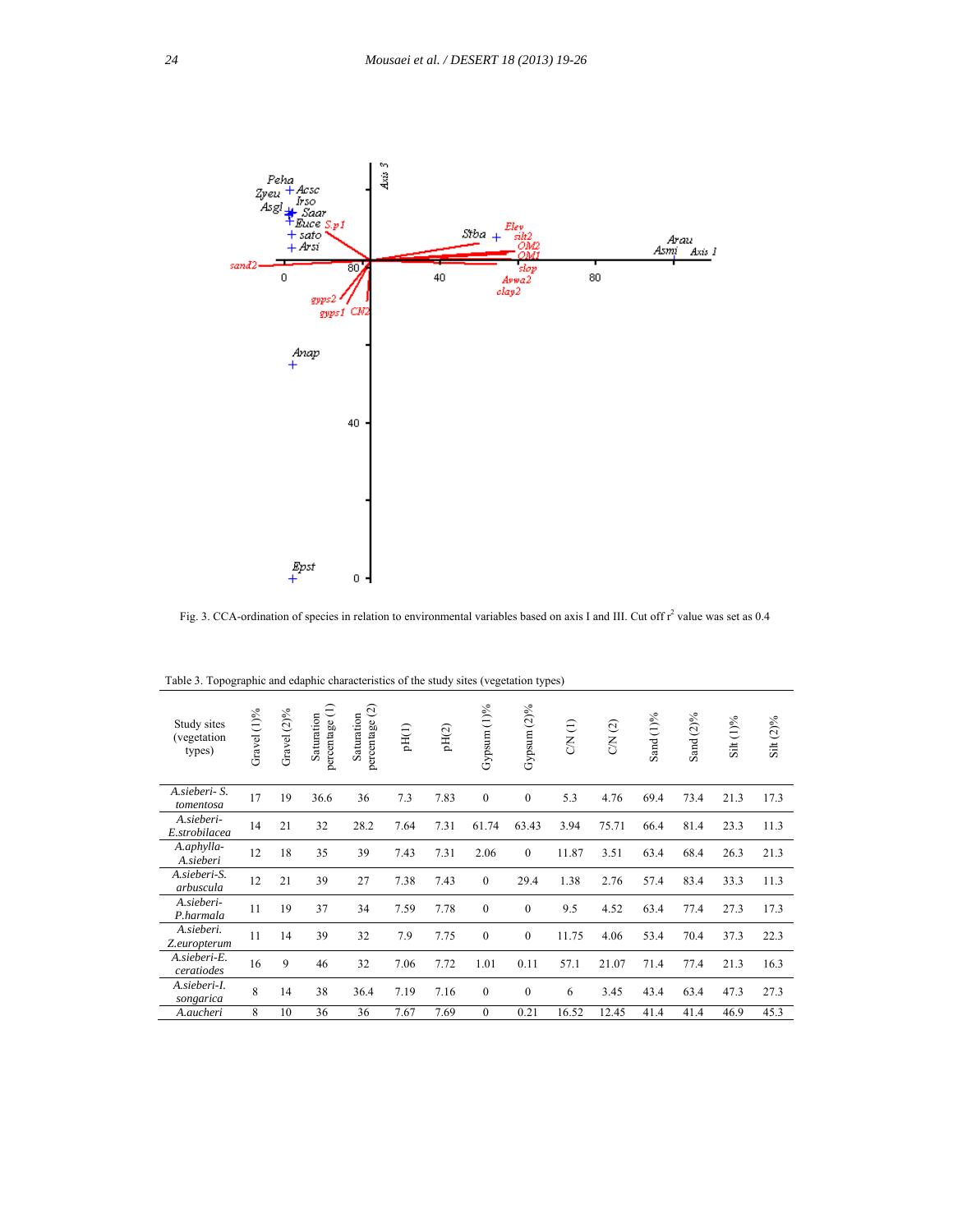| Study sites<br>(vegetation<br>types) | $Clay(1)\%$           | Clay $(2)\%$ | water (1)%<br>Available | water $(2)\%$<br>Available | $\widehat{\Xi}$<br>Electrical<br>conductivity<br>(ds/m) | $\widehat{c}$<br>Electrical<br>conductivity<br>(ds/m) | Lime $(1)$ % | Lime $(2)\%$ | Organic matter<br>$(1) \%$ | Organic Matter<br>$(2)\%$ | Mean Elevation<br>$\widehat{E}$ | Classes%<br>Slope ' |
|--------------------------------------|-----------------------|--------------|-------------------------|----------------------------|---------------------------------------------------------|-------------------------------------------------------|--------------|--------------|----------------------------|---------------------------|---------------------------------|---------------------|
| A.sieberi-<br>S. tomentosa           | 9.3                   | 9.3          | 15.5                    | 8.68                       | 16                                                      | 1.98                                                  | 17.57        | 13.57        | 0.0758                     | 0.275                     | 1850                            | $0 - 2$             |
| A.sieberi-<br>E.strobilacea          | 10.<br>3              | 7.3          | 10.2<br>7               | 5.11                       | 3.24                                                    | 6.01                                                  | 9.07         | 9.07         | 0.275                      | 0.091                     | 1940                            | $0 - 2$             |
| A.aphylla-<br>A.sieberi              | 10.<br>3              | 10.<br>3     | 10.8<br>3               | 9.88                       | 16.5                                                    | 30.37                                                 | 23.3         | 18.57        | 0.229                      | 0.229                     | 2010                            | $0 - 2$             |
| A.sieberi-<br>S. arbuscula           | 9.3                   | 5.3          | 12.0<br>9               | 3.26                       | 10.7                                                    | 5.3                                                   | 22.8         | 13.5         | 0.107                      | 0.153                     | 2074                            | $0 - 2$             |
| A.sieberi-<br>P.harmala              | 9.3                   | 5.3          | 10.8                    | 6.86                       | 0.673                                                   | 1.17                                                  | 22.8         | 23.57        | 0.458                      | 0.229                     | 2186                            | $0 - 2$             |
| A.sieberi.<br>Z.europterum           | 9.3                   | 7.3          | 13.0<br>$\overline{7}$  | 9.29                       | 0.78                                                    | 1.047                                                 | 34.8         | 43.3         | 0.427                      | 0.382                     | 2262                            | $0 - 2$             |
| A.sieberi-<br>E. ceratiodes          | 7.3                   | 6.3          | 8.94                    | 6.69                       | 0.72                                                    | 0.87                                                  | 12.82        | 15.3         | 0.275                      | 0.305                     | 2318                            | $2 - 5$             |
| A.sieberi-<br>I. songarica           | 9.3                   | 9.3          | 16.9<br>$\overline{c}$  | 10.9<br>9                  | 1.01                                                    | 0.52                                                  | 34.8         | 50.32        | 0.275                      | 0.382                     | 2420                            | $2 - 5$             |
| A.aucheri                            | 11.<br>$\overline{7}$ | 13.<br>3     | 17.1<br>3               | 16.6                       | 0.624                                                   | 1.6                                                   | 20.32        | 20.07        | 0.917                      | 0.962                     | 2618                            | $2 - 10$            |

Signs 1 and 2 indicate the first (0-10 cm) and the second (10-80 cm) soil layers respectively. Organic matter was calculated by multiplying %organic carbon by a factor of 1.724.

Table 4. The cover percentage of the plant species in the study sites

| Study sites (vegetation<br>types) | Artemisia sieberi | Salsola tomentosa        | Ephedra strobilacea | Anabasis aphylla | Salsola arbuscula        | Peganum harmala          | europterum<br>Zygophyllum | scorpius<br>Acantholimon | Eurotia ceratiodes       | glaucacanthus<br>Astragalus | Iris songarica           | Stipa barbata            | Artemisia aucheri        | Astragalus micriphysa |
|-----------------------------------|-------------------|--------------------------|---------------------|------------------|--------------------------|--------------------------|---------------------------|--------------------------|--------------------------|-----------------------------|--------------------------|--------------------------|--------------------------|-----------------------|
| A.sieberi-<br>S. tomentosa        | 6.6               | 1.1                      |                     |                  |                          |                          |                           |                          |                          |                             |                          |                          |                          |                       |
| A.sieberi-E.strobilacea           | 5.1               |                          | 4.8                 |                  |                          |                          |                           |                          |                          |                             |                          |                          |                          |                       |
| A.aphylla-A.sieberi               | 2.9               |                          |                     | 3.3              |                          |                          |                           |                          |                          |                             |                          |                          |                          |                       |
| A.sieberi-<br>S. arbuscula        | 9                 |                          |                     |                  | 1.4                      |                          |                           |                          |                          |                             |                          |                          |                          |                       |
| A.sieberi-P.harmala               | 5.2               |                          |                     |                  | $\overline{a}$           | 2.62                     |                           |                          |                          |                             |                          |                          |                          |                       |
| A.sieberi. Z.europterum           | 12.9              | $\overline{\phantom{a}}$ |                     |                  | $\overline{\phantom{a}}$ | $\overline{\phantom{a}}$ | 2.6                       | 1.9                      | $\overline{\phantom{0}}$ |                             | $\overline{\phantom{a}}$ | $\overline{\phantom{0}}$ | $\overline{\phantom{0}}$ |                       |
| A.sieberi-<br>E. ceratiodes       | 10.4              |                          |                     |                  |                          |                          |                           |                          | 2.1                      | 0.52                        | $\overline{c}$           |                          |                          |                       |
| A.sieberi-<br>I. songarica        | 16.6              |                          |                     |                  |                          |                          |                           | 2.1                      |                          |                             | 2.7                      | 0.61                     |                          |                       |
| A.aucheri                         |                   |                          |                     |                  |                          |                          |                           |                          |                          |                             |                          | 0.7                      | 23                       | 1.5                   |

## **References**

Continued-

- Anderson, M.D., 1983. Soil and vegetation pattern on shortgrass catenas. M.Sc. thesis, Colorado State University, Fort Collins.
- Allen, R.B. and P. D. Mcintosh, 1997. The distribution of plants in relation to pH and salinity on inland. New Zealand Journal of Botany, 35: 517-523.
- Austin, M.P., A.O. Licholls and C. R. Margules, 1990. Measurement of the realized qualitative niche: environmental niches of five Eucalyptus species. Ecol. Monogr., 60: 161–177.
- Azarnivand, H., H. Joneidi Jafari, Sh. Nikoo, M.A. Zare Chahouki, A. Malekian, 2010. Study of effective ecological factors on distribution of vegetation types

 (Case study: Southern margin of Haj Aligholi Kavir, Damghan). DESERT, 15:1-4.

- Azarnivand, H., M. Jafari, M.R. Moghaddam, A. Jalili and M.A. Zare Chahouki, 2003. The effects of soil characteristics on distribution of two Artemisia species (case study: Vard avard, Garmsar and Semnan rangelands). Iranian Journal of Natural Resources, 93-100.
- Azarnivand, H., E. Zandi Esfahani, E. Shahriari, 2006. Effects of salinity stress on seed germination of Haloxylon aphyllum, Seidlitzia rosmarinus and Hammada salicornica. DESERT, 11:187-196.
- Baghestani Meybodi, N., 1993. The study of plant communities based on geomorphological units and soil in Nodushan drainage basin area, Yazd province.